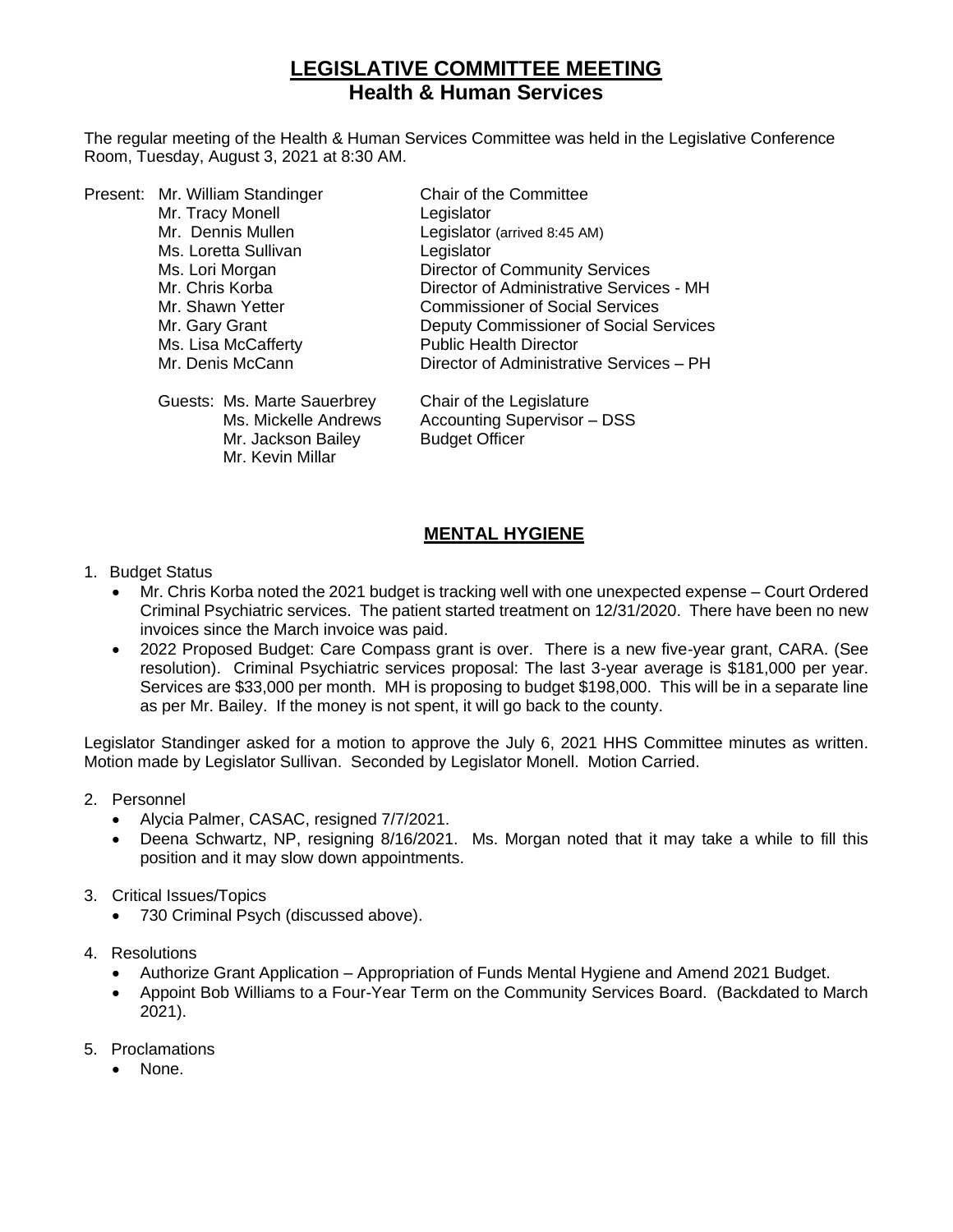# **PUBLIC HEALTH**

Ms. Lisa McCafferty presented highlights and resolutions.

- 1. Personnel
	- N/A
- 2. Program Comments
	- Agency Report for July 2021 was forwarded to the Committee.
	- Ms. McCafferty noted that there are increased COVID cases.
- 3. Budget
	- Agency Financials for June 2021 were forwarded to the Committee. Mr. McCann noted that the budget is tracking well, without any surprises. Mr. McCann has had discussions with Jackson & Gary Hammond on upgrading the cars this year and speeding up the five-year plan. Preschool transportation efforts to control costs (parents driving their children) have resulted in \$100,000 of savings. There has been a slight uptick in the EI escrow.
	- 2022 Proposed Budget: Mr. McCann noted that the budget is coming in \$200,000 under county share. He distributed a handout outlining the proposed budget. No fringe costs are included. The temporary PH educators salaries will end in June 2022. The state covers 38.9% of their fringe coverage. There is \$2.7 million in COVID related funding that is separate and outside of the budget, per directions. EI is restored to the 2020 level. An additional \$4,000 was added to the Rabies line as there has been increased exposure and more treatment costs. The Pre-School line will be decreasing due to the savings in transportation costs. The Healthy Neighborhood grant has ended, awaiting notification of grant extension. There are 4 positions in Environmental Health that are currently under a desk review; upgrades have been budgeted. Discussed new PH Fellows Program that is tied to Cornell University. The grant is for a 2-year period and allows for the hiring of a Coordinator and up to 4 fellows. The program is designed to mentor and teach PH professionals. Ms. McCafferty will be working with Personnel on this. This is not included in the 2022 budget initial submittal.
- 4. Resolutions
	- None.
- 5. Proclamations
	- National Water Quality Month (New Dan Scherrer to accept).

Public Health, in absence of declared state of emergency, recommends the protocols for social distancing, vaccinations, et.al.